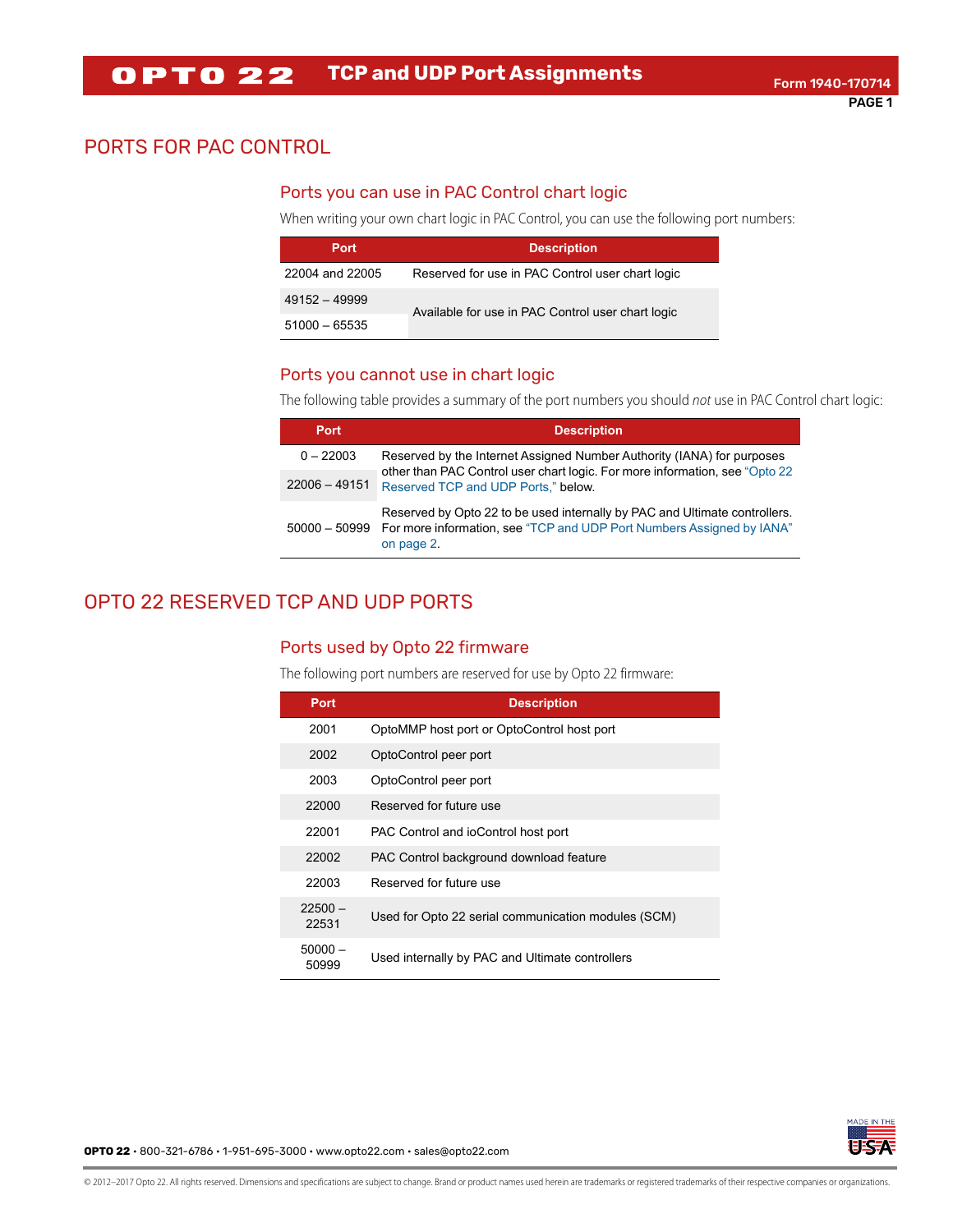## Ports used by Opto 22 SNAP PAC controllers and brains

The following port numbers are reserved for use by PAC controllers and brains:

| Port  | <b>Description</b>                        |  |
|-------|-------------------------------------------|--|
| 20    | <b>FTP</b>                                |  |
| 21    | <b>FTP</b>                                |  |
| 25    | <b>SMTP</b>                               |  |
| 67    | BootP server                              |  |
| 68    | <b>BootP</b> client                       |  |
| 161   | <b>SNMP</b>                               |  |
| 162   | SNMP traps                                |  |
| 502   | Modbus/TCP                                |  |
| 2222  | EtherNet/IP (UDP for I/O)                 |  |
| 23567 | PAC Controller redundancy feature         |  |
| 44818 | EtherNet/IP (TCP & UDP explicit messages) |  |

#### Ports used by Opto 22's *groov*

The following port numbers are reserved for use by the groov IoT and mobile interface tool:

| <b>Port</b>  | <b>Description</b> |
|--------------|--------------------|
| 443 and 8443 | groov App          |
| 1880         | Node-RFD           |
| 2002         | groov Find         |
| 3000         | Node-RED Admin     |
| 10000        | groov Admin        |

## <span id="page-1-0"></span>TCP AND UDP PORT NUMBERS ASSIGNED BY IANA

The table below provides some information about the TCP and UDP port numbers assigned by the Internet Assigned Number Authority (IANA).

For a complete listing of port numbers assigned by IANA, go to [www.iana.org/assignments/port-numbers.](http://www.iana.org/assignments/port-numbers) See also [www.iana.org f](http://www.iana.org)or more information about IANA.

Three categories of TCP and UDP port numbers are assigned by IANA:

- **Well Known:** Known to be unique and have only one use each. These are essentially the same as registered port numbers.
- **Registered:** Assigned by the IANA for a specific use by a company (such as Opto 22).
- **Dynamic:** Not assigned or well-known for a particular use, and thus available for use in PAC Control chart logic. If you are doing Ethernet communication, but not using one of the well-known or reserved purposes or protocols, then you would use one of the Dynamic port numbers.

| Category   | Port           | <b>Description</b>                                                                                                                   |
|------------|----------------|--------------------------------------------------------------------------------------------------------------------------------------|
| Well Known | $0 - 1023$     | You should not use any of these port numbers for purposes<br>such as chart logic.                                                    |
| Registered | $1024 - 49151$ | With the exception of 22004 and 22005, which are reserved<br>for Opto 22 customers, you should not use any of these port<br>numbers. |